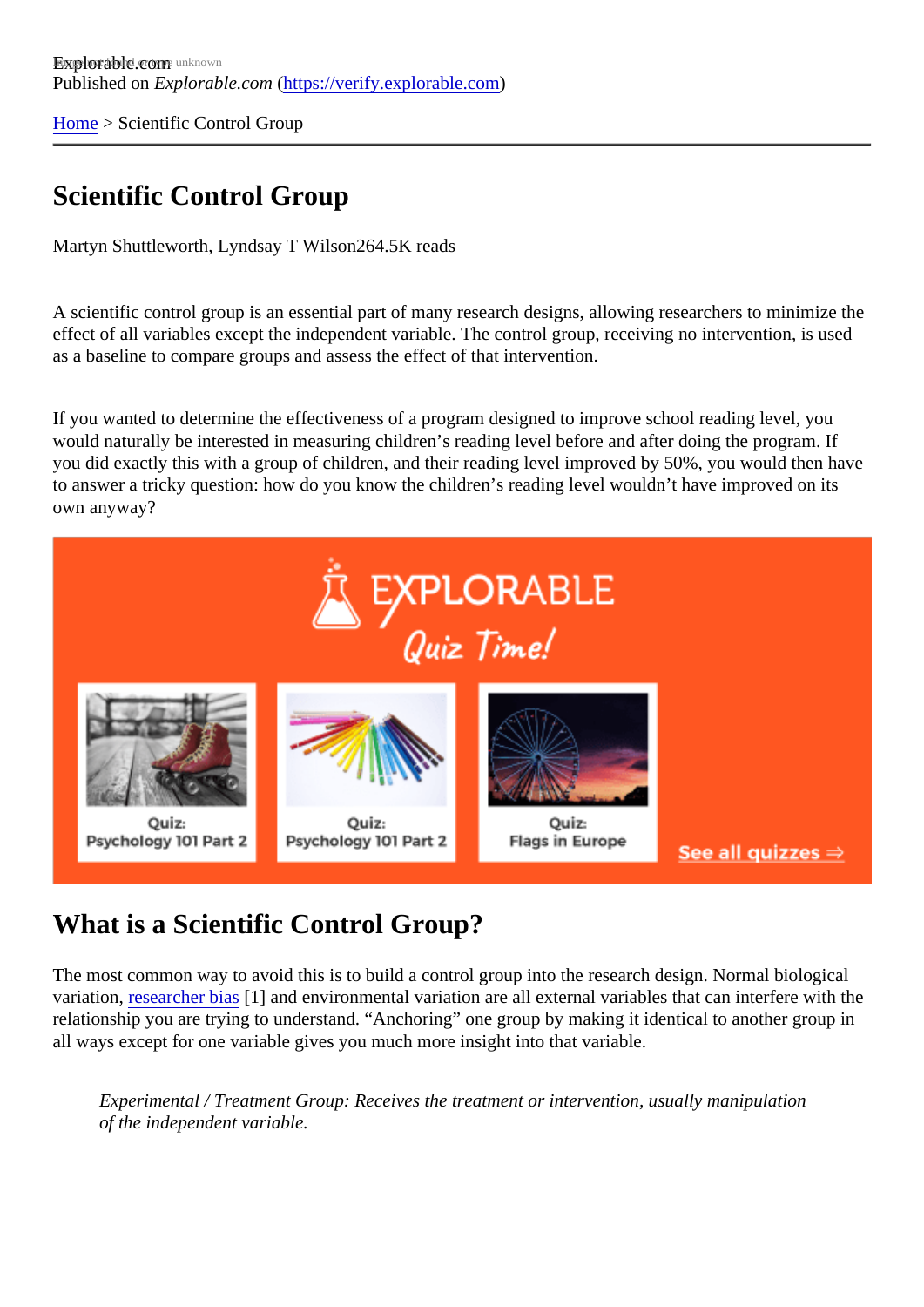Control Group: Receives no treatment or intervention, or else receives standard treatment that can be understood as a baseline.

As well as controlling for ariables [2] in this way, control groups in t[he experimental desig](https://explorable.com/design-of-experiment)n 3] also give an indication of the magnitude of effect. If the researcher discovers that children who didn't take the program still increased their reading level by 10%, he can reason that not all the result he sees in his experimental group is due to the program alone. Control groups allow for meaningful comparisons to be drawn.

Another example is an experiment that uses a placebo. A medical study will use two groups, giving one group the real medicine and the other a placebo. A placebo has no effect but is indistinguishable from an intervention that does, for example a pill that resembles medicine but is really just made of sugar. Researchers learnt early on that a patient's condition can improve merely because of their belief that a treatment will work. This is called the acebo effect4] and is one of the most common reasons for including a control group.

In this particular type of research, the experiment is blind [5], meaning neither the doctors nor the patients are aware of which pill they are receiving, eliminating potential research bias. Another precaution to randomly assign participants to either control or treatment group, to try and make the two groups as similar as possible.

In addition to the placebo effect, the wthorne Effect<sup>6</sup> is another phenomenon where, if people know that they are the subjects of an experiment, they automatically change their behavior. Researchers sometimes design ingenious ways to get around this, usually by telling participants they are testing for one thing while actually testing for another. This can be a very clever approach, as long as care is given to the ethics of th study first.

In the social sciences, control groups are an especially important partex periment [7], because it often very difficult to eliminate all of the onfounding variable<sup>8</sup>] and bias.

There are two main types of control, positive and negative, both providing researchers with ways of  $increasing$  th[e statistical validity](https://explorable.com/statistical-validity)[9] of their data.

## Positive Scientific Control Groups

A positive scientific control group is a control group that is expected to have a positive result. By using a treatment that is already known to produce an effect, the researcher can compare the test results with the (positive) control and see whether the results can match the effect of the treatment known to work..

For example, a researcher testing the effect of new antibiotics on Petri dishes of bacteria, may use an established antibiotic that is known to work as the control. If all the samples of the new antibiotic fail, exce the established antibiotic, it's likely that the new antibiotics are ineffective.

However, if the control fails too, there may be something wrong with the design. Positive scientific control groups reduce the chances of false negatives.

## Negative Scientific Control Groups

In a negative scientific control group, no result is expected. In this case, the control group ensures that no [confounding variabl](https://explorable.com/confounding-variables) $[8]$  or bias has affected the results.